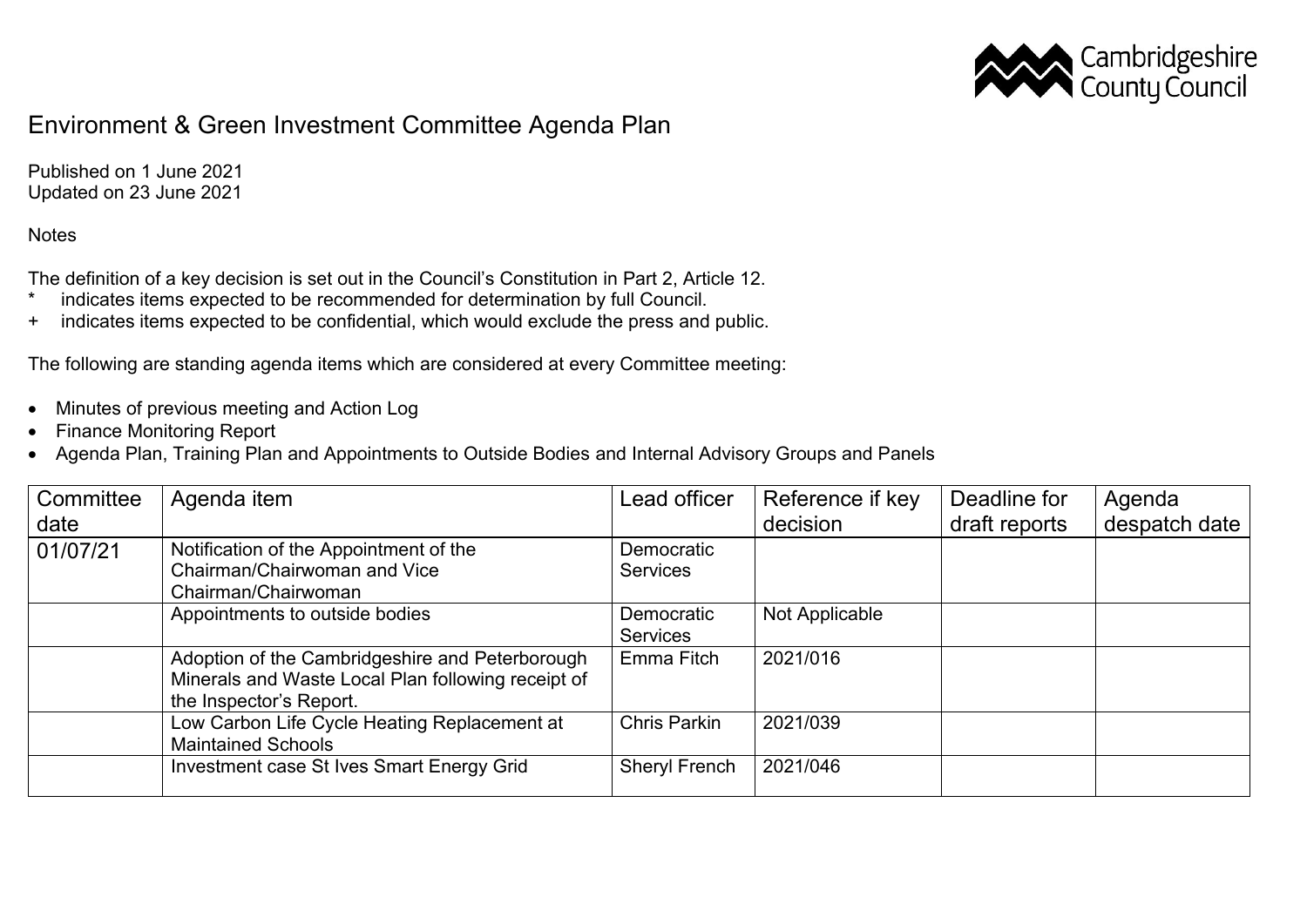| Committee                  | Agenda item                                                                                                            | Lead officer                                 | Reference if key | Deadline for  | Agenda        |
|----------------------------|------------------------------------------------------------------------------------------------------------------------|----------------------------------------------|------------------|---------------|---------------|
| date                       |                                                                                                                        |                                              | decision         | draft reports | despatch date |
|                            | Progress review of the implementation of the<br>Climate Change and Environment Strategy and<br><b>Environment Fund</b> | Sheryl French/<br>Sarah<br>Wilkinson         | Not applicable   |               |               |
| 16/09/21                   | North East Cambridge Developer Strategy                                                                                | David Allatt                                 | Not applicable   |               |               |
|                            | Trees and Woodland Strategy- Consultation Draft                                                                        | Emily Bolton/<br><b>Phil Clark</b>           | Not applicable   |               |               |
|                            | Northstowe Phase 1 and Phase 2 Section 106 Cost<br>Cap                                                                 | Colum<br>Fitzsimons                          | 2021/043         |               |               |
|                            | Local Area Energy Planning and heat Zones                                                                              | <b>Sheryl French</b>                         | Not applicable   |               |               |
|                            | <b>Risk Report: Energy Projects and Programmes</b>                                                                     | Sheryl French/<br>Maggie Pratt               | Not applicable   |               |               |
|                            | Northstowe Phase 3a and Phase 3b Planning<br>Application                                                               | Colum<br>Fitzsimons                          | Not applicable   |               |               |
|                            | <b>Community Flood Resilience Programme</b>                                                                            | <b>Hillary Ellis</b>                         | Not applicable   |               |               |
|                            | <b>Cambridge Waste Water Treatment Nationally</b><br>Significant Infrastructure Project/DCO Delegated<br>Authority     | Emma Fitch/<br>David Carford                 | Not applicable   |               |               |
|                            | Performance Report                                                                                                     | <b>Rachel Hallam</b>                         | Not applicable   |               |               |
| 21/10/21<br>[reserve date] | Local Flood Risk Management Strategy                                                                                   | Richard<br>Whelan and<br><b>Hilary Ellis</b> | Not applicable   |               |               |
|                            | Stanground Solar and Battery Storage Project-<br><b>Investment Case</b>                                                | Claire Julian-<br>Smith                      | Not applicable   |               |               |
| 16/12/21                   | Updated Climate Change and Environment Strategy                                                                        | <b>Sheryl French</b>                         | Not applicable   |               |               |
|                            | Annual Carbon Footprint Report 2020-21                                                                                 | Sarah<br>Wilkinson                           | Not applicable   |               |               |
| 20/01/22<br>[reserve date] |                                                                                                                        |                                              | Not applicable   |               |               |